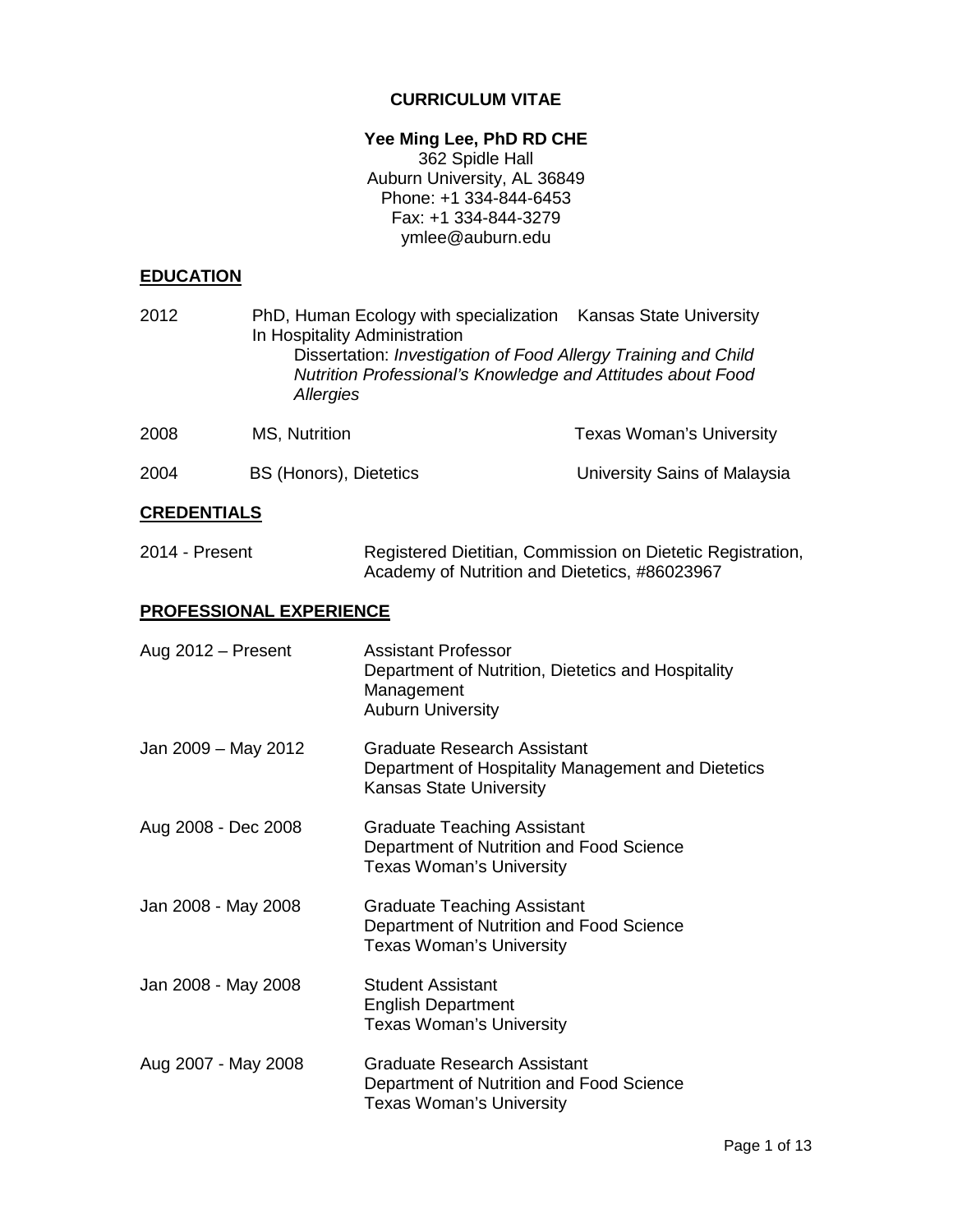| Mar 2007- Dec 2007  | <b>Student Assistant</b><br>Marketing and Communication<br><b>Texas Woman's University</b> |
|---------------------|--------------------------------------------------------------------------------------------|
| Jan 2005 - Jun 2006 | Administrative (Catering) Dietitian<br>Besta Foodservices,<br>Kuala Lumpur, Malaysia       |
| Jun 2004 - Dec 2004 | Clinical Dietitian<br>Alexandra Hospital,<br>Singapore                                     |

# **TEACHING EXPERIENCE**

| <b>Auburn University</b><br><b>Term</b><br>Summer 2018 | <b>Course</b><br>NTRI 7930 Advanced Independent Study | <b>Credits</b><br>1       | <b>Students</b><br>1 |
|--------------------------------------------------------|-------------------------------------------------------|---------------------------|----------------------|
| Spring 2018                                            | HOSP 2400 Sec 01 Food Production in Hospitality       | 4                         | $\overline{7}$       |
| Spring 2018                                            | HOSP 2400 Sec 02 Food Production in Hospitality       | 4                         | 8                    |
| Spring 2018                                            | NTRI 8970 Special Topic: Grantsmanship                | 3                         | 6                    |
| <b>Fall 2017</b>                                       | HOSP 2400 Sec 01 Food Production in Hospitality       | 4                         | $\overline{7}$       |
| <b>Fall 2017</b>                                       | HOSP 2400 Sec 02 Food Production in Hospitality       | 4                         | 8                    |
| Spring 2017                                            | HOSP 2400 Sec 01 Food Production in Hospitality       | 4                         | 10                   |
| Spring 2017                                            | HOSP 2400 Sec 02 Food Production in Hospitality       | 4                         | 8                    |
| Spring 2017                                            | NTRI 8970 Special Topic: Grantsmanship                | 3                         | 5                    |
| Spring 2017                                            | UNIV 4930 Interdisciplinary Capstone Experience       | 3                         | 1                    |
| <b>Fall 2016</b>                                       | HRMT 2400 Sec 01 Food Production in Hospitality       | 4                         | 8                    |
| <b>Fall 2016</b>                                       | HRMT 2400 Sec 02 Food Production in Hospitality       | 4                         | 9                    |
| <b>Fall 2016</b>                                       | NTRI 3560 Sec 01 Experimental Study of Foods          | 4                         | 12                   |
| <b>Fall 2016</b>                                       | NTRI 3560 Sec 02 Experimental Study of Foods          | 4                         | 14                   |
| <b>Fall 2016</b>                                       | NTRI 3560 Sec 03 Experimental Study of Foods          | 4                         | 13                   |
| Summer 2016                                            | NTRI 5380 Study Travel                                | $\ensuremath{\mathsf{3}}$ | 13                   |
| Summer 2016                                            | NTRI 6380 Study Travel                                | 3                         | 1                    |
| Spring 2016                                            | HRMT 2400 Sec 01 Food Production in Hospitality       | 4                         | 12                   |
| Spring 2016                                            | HRMT 2400 Sec 02 Food Production in Hospitality       | 4                         | 10                   |
| Spring 2016                                            | NTRI 4410 Experimental Food Science                   | 3                         | 11                   |
| <b>Fall 2015</b>                                       | <b>HRMT 4200 Hospitality Facilities Management</b>    | 3                         | 55                   |
| <b>Fall 2015</b>                                       | NTRI 3560 Sec 01 Experimental Study of Foods          | 4                         | 16                   |
| <b>Fall 2015</b>                                       | NTRI 3560 Sec 02 Experimental Study of Foods          | 4                         | 10                   |
| <b>Fall 2015</b>                                       | NTRI 3560 Sec 03 Experimental Study of Foods          | 4                         | 10                   |
| <b>Fall 2015</b>                                       | NTRI 7930 Advanced Independent Study                  | 3                         | $\mathbf{1}$         |
| Summer 2015                                            | Advanced Independent Study                            | $\ensuremath{\mathsf{3}}$ | 1                    |
| Summer 2015                                            | UNIV 4930 Interdisciplinary Capstone Experience       | 3                         | 1                    |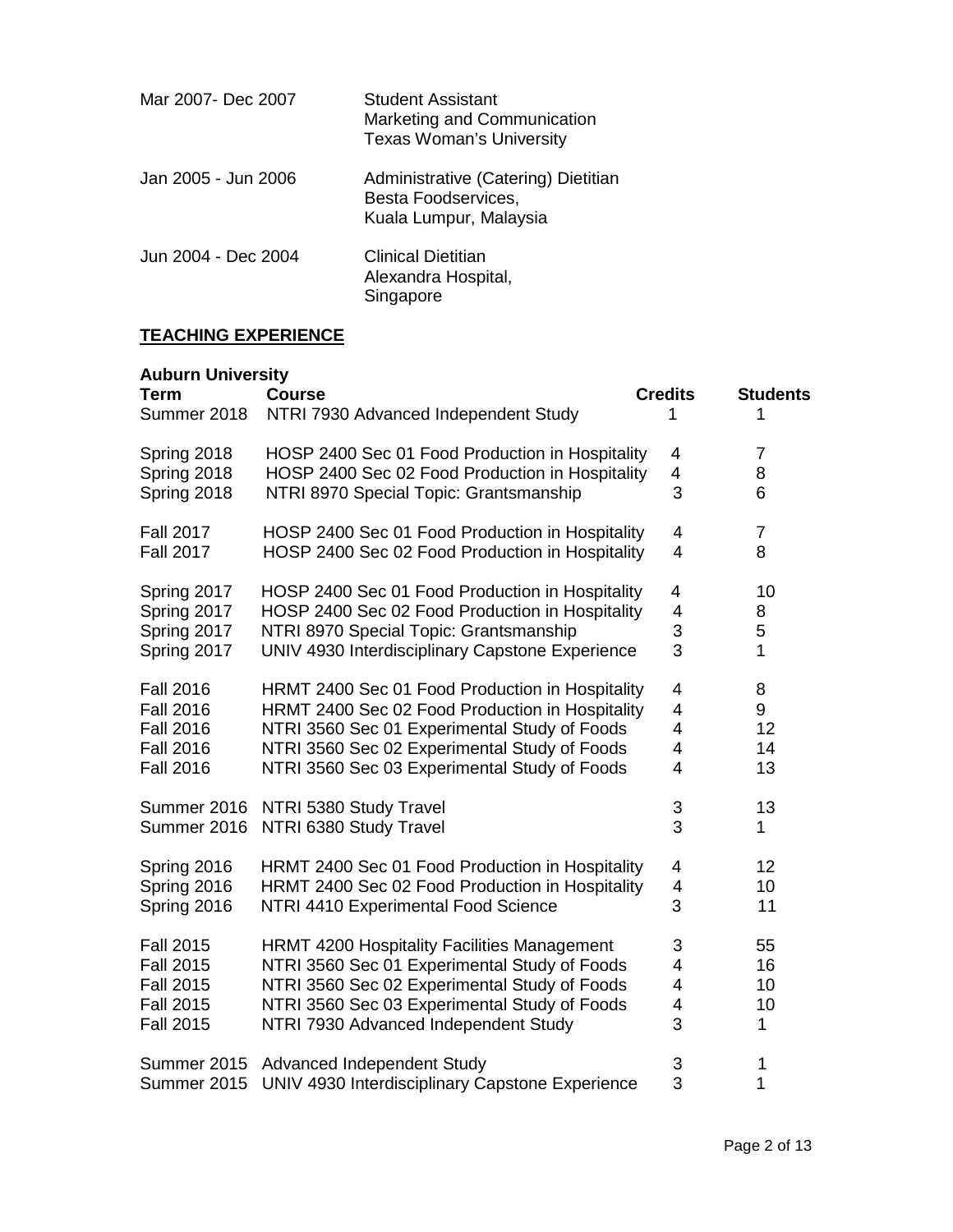| Spring 2015                                         | HRMT 2400 Sec 01 Food Production in Hospitality                              | 4              | 16             |
|-----------------------------------------------------|------------------------------------------------------------------------------|----------------|----------------|
| Spring 2015                                         | HRMT 2400 Sec 02 Food Production in Hospitality                              | 4              | 16             |
| Spring 2015                                         | NTRI 4410 Sec 01 Experimental Food Science                                   | 3              | 14             |
| Spring 2015                                         | NTRI 4410 Sec 02 Experimental Food Science                                   | 3              | 8              |
| Spring 2015                                         | NTRI 4410 Sec 03 Experimental Food Science                                   | 3              | 14             |
| <b>Fall 2014</b>                                    | <b>HRMT 4200 Hospitality Facilities Management</b>                           | 3              | 56             |
| <b>Fall 2014</b>                                    | NTRI 3560 Sec 01 Experimental Study of Foods                                 | 4              | 14             |
| <b>Fall 2014</b>                                    | NTRI 3560 Sec 02 Experimental Study of Foods                                 | 4              | 16             |
| <b>Fall 2014</b>                                    | NTRI 3560 Sec 03 Experimental Study of Foods                                 | 4              | 16             |
| <b>Fall 2014</b>                                    | NTRI 4980 Independent Study                                                  | 3              | 1              |
|                                                     | Summer 2014 UNIV 4930 Interdisciplinary Capstone Experience                  | 3              | 1              |
| Spring 2014                                         | HRMT 2400 Sec 01 Food Production in Hospitality                              | 4              | 12             |
| Spring 2014                                         | HRMT 2400 Sec 02 Food Production in Hospitality                              | 4              | 9              |
| Spring 2014                                         | NTRI 4410 Sec 01 Experimental Food Science                                   | 3              | 10             |
| Spring 2014                                         | NTRI 4410 Sec 02 Experimental Food Science                                   | 3              | 14             |
| Spring 2014                                         | NTRI 4410 Sec 03 Experimental Food Science                                   | 3              | 14             |
| <b>Fall 2013</b>                                    | <b>HRMT 4200 Hospitality Facilities Management</b>                           | 3              | 50             |
| <b>Fall 2013</b>                                    | NTRI 2050 Sec 01 Science of Food                                             | 4              | 14             |
| <b>Fall 2013</b>                                    | NTRI 2050 Sec 02 Science of Food                                             | 4              | 16             |
| <b>Fall 2013</b>                                    | NTRI 2050 Sec 03 Science of Food                                             | 4              | 12             |
| <b>Fall 2013</b>                                    | NTRI 2050 Sec 04 Science of Food                                             | 4              | 11             |
|                                                     | Summer 2013 NTRI 2050 Sec 04 Science of Food                                 | 4              | $\overline{7}$ |
| Spring 2013                                         | NTRI 4410 Sec 01 Experimental Food Science                                   | 3              | 16             |
| Spring 2013                                         | NTRI 4410 Sec 02 Experimental Food Science                                   | 3              | 16             |
| Spring 2013                                         | NTRI 4410 Sec 03 Experimental Food Science                                   | 3              | 16             |
| <b>Fall 2012</b>                                    | NTRI 2050 Sec 01 Science of Food                                             | 4              | 16             |
| <b>Fall 2012</b>                                    | NTRI 2050 Sec 02 Science of Food                                             | $\overline{4}$ | 16             |
| <b>Fall 2012</b>                                    | NTRI 2050 Sec 03 Science of Food                                             | 4              | 14             |
| <b>Fall 2012</b>                                    | NTRI 2050 Sec 04 Science of Food                                             | 4              | 13             |
| <b>Texas Woman's University</b><br><b>Fall 2008</b> | NFS 22323 Introduction to Nutrition (GTA)                                    | 3              | 93             |
| Spring 2007                                         | NFS 4101 Computer Use in Nutrition and Foodservice 3<br>Management Lab (GTA) |                | 24             |

# **COURSE DEVELOPMENT**

| <b>Auburn University</b> | <b>Description</b>                |
|--------------------------|-----------------------------------|
| NTRI 8970 Grantsmanship  | New course offering (Spring 2017) |
| <b>NTRI 3560</b>         | New course offering (Fall 2016)   |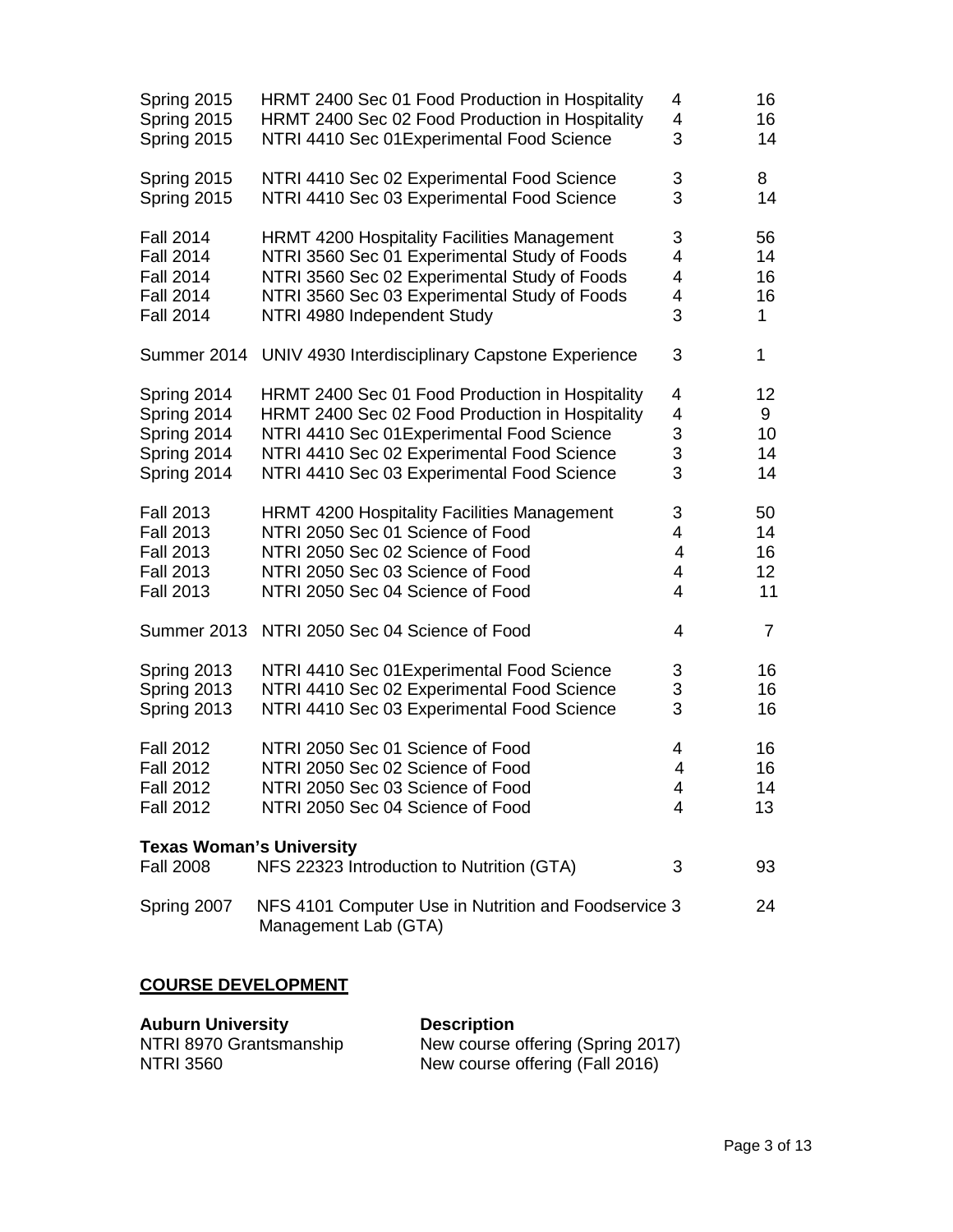#### **GRADUATE THESIS/DISSERTATION COMMITTEE EXPERIENCE**

| <b>Doctoral Students</b>              |                        |                       |                         |
|---------------------------------------|------------------------|-----------------------|-------------------------|
| <b>Student</b>                        | Program                | <b>Year Graduated</b> | Role                    |
| <b>Patti Northcutt</b>                | <b>HRMT</b>            | N/A                   | Major Professor         |
| Yoonah Kim                            | <b>HRMT</b>            | N/A                   | <b>Major Professor</b>  |
| Yijing Qi                             | <b>Nutrition</b>       | N/A                   | <b>Committee Member</b> |
| <b>Felicia Chin</b>                   | <b>Nutrition</b>       | N/A                   | <b>Committee Member</b> |
| Angelique Moore                       | <b>Nutrition</b>       | N/A                   | <b>Committee Member</b> |
| Amy Bardwell                          | <b>HRMT</b>            | 2017                  | Co-Major Professor      |
| Han Chen                              | <b>HRMT</b>            | 2017                  | <b>Committee Member</b> |
| Sara Ghezzi                           | <b>HRMT</b>            | 2017                  | <b>Committee Member</b> |
| Sarinya Thayarnsin                    | <b>HRMT</b>            | 2017                  | <b>Committee Member</b> |
| Khalid Eyoun                          | <b>HRMT</b>            | 2017                  | <b>Committee Member</b> |
| Aahed Al Khliefat                     | <b>HRMT</b>            | 2017                  | <b>Committee Member</b> |
| <b>Kyle Townsend</b>                  | <b>HRMT</b>            | 2015                  | <b>Committee Member</b> |
| Joseph Mitchell                       | <b>HRMT</b>            | 2015                  | <b>Committee Member</b> |
| Lynsey Madison                        | <b>HRMT</b>            | 2015                  | <b>Committee Member</b> |
| <b>Masters' Students (Thesis)</b>     |                        |                       |                         |
| <b>Student</b>                        | Program                | <b>Year Graduated</b> | <b>Role</b>             |
| Yujia Wang                            | <b>HRMT</b>            | 2016                  | Major Professor         |
| Miao Yu                               | <b>HRMT</b>            | 2015                  | <b>Committee Member</b> |
| Ubi McDaniel                          | <b>HRMT</b>            | 2014                  | <b>Committee Member</b> |
| Virginia Belt                         | <b>Interior Design</b> | 2013                  | <b>Committee Member</b> |
| Emma Cook                             | <b>Nutrition</b>       | 2013                  | <b>Committee Member</b> |
| <b>Master's Students (Non-Thesis)</b> |                        |                       |                         |
| <b>Student</b>                        | Program                | <b>Year Graduated</b> | <b>Role</b>             |
| <b>Rachel Bain</b>                    | <b>HRMT</b>            | 2017                  | <b>Committee Member</b> |
| <b>Katherine Couch</b>                | <b>Nutrition</b>       | 2016                  | <b>Committee Member</b> |
| Dominique Harris                      | <b>Nutrition</b>       | 2015                  | Major Professor         |
| <b>Brian Gregory</b>                  | Nutrition              | 2015                  | <b>Major Professor</b>  |
| Caryn Barnes                          | <b>Nutrition</b>       | 2015                  | <b>Committee Member</b> |
| Ky-Wai Wong                           | <b>HRMT</b>            | 2014                  | <b>Committee Member</b> |

# **UNDERGRADUATE RESEARCH AND POST-DOCTORAL MENTORSHIP**

Forchielli, N. *Meals on Wheels Program in Lee country Alabama: Nutrient content and participants' satisfaction*. Recipient of Auburn University Undergraduate Research Fellowship, 2016.

Forchielli, N. *Meals on Wheels Program in Lee country Alabama: Nutrient content and participants' satisfaction*. Recipient of The Fred and Charlene Kam Endowed Fund for Research Excellence in Nutrition and Dietetics, 2016-2017.

Khairy, Hazem. *Enhancing Customers' Trust and Commitment toward the Brand: A Multidimensional Perspective of Employees Brand Citizenship Behaviors within the Egyptian Hotel Industry*. Recipient of Egyptian Government Scholarship, 2016.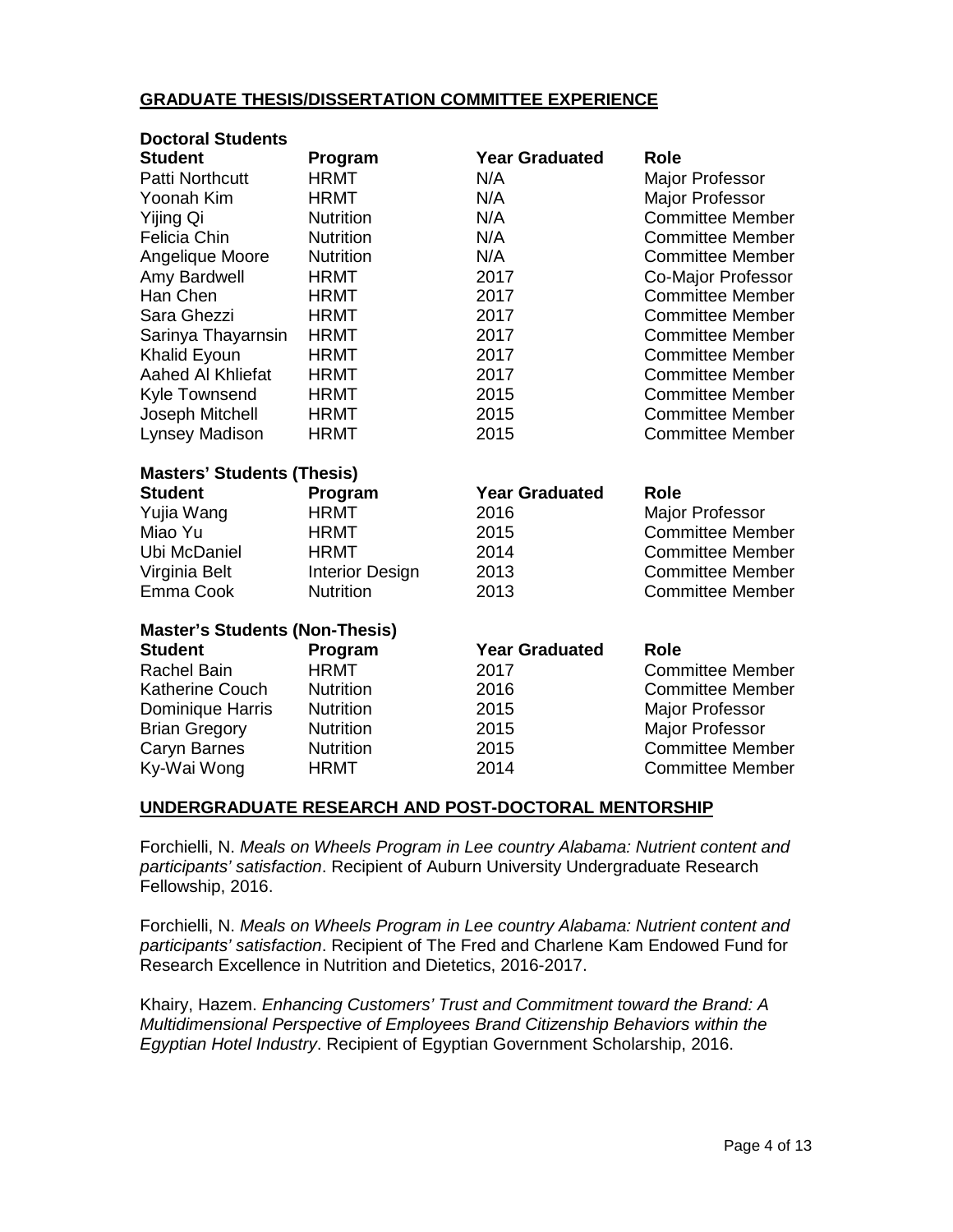#### **INTERNSHIP EXPERIENCE**

| Jun 2014 - Jul 2014 | <b>Job Shadowing</b><br>Auburn Marriott Hotel and Conference Center at Grand<br>National Village<br>Auburn, Alabama. |
|---------------------|----------------------------------------------------------------------------------------------------------------------|
| Jun 2013 - Nov 2013 | Dietetic Intern<br>West Georgia Hospital<br>LaGrange, Georgia.                                                       |

#### **PROFESSIONAL DEVELOPMENT**

- Spring 2018 EASL Teach Talk, organized by AU Biggio Center EASL Academy
- Spring 2018 EndNote Workshop, organized by Library
- Fall 2017 Advise Assist, organized by AU College of Human Sciences
- Spring 2017 Grantsmanship Workshop, organized by AU College of Human Sciences
- Fall 2015 Degree Works, organized by AU College of Human Sciences
- Fall 2015 Canvas Poll and Poll Everywhere, organized by AU Instructional Multimedia Group (IMG) of the Office of Information Technology (OIT)
- Fall 2015 Certified Hospitality Educator (CHE) Workshop, organized by the American Hotel and Lodging Education Institute (AHLEI)
- 2012-2013 Biggio Center New Faculty Scholar Program, organized by Biggio Center for the Enhancement of Teaching and Learning
- Spring 2013 Using the fMRI and other Neurophysiological Research Tools in Human Sciences, organized by the CHS Research Advisory Committee
- Spring 2013 Research Week 2013 Grantsmanship Workshop, organized by the Office of Sponsored Programs, Auburn University
- Fall 2012 Canvas workshop, organized by the Instructional Multimedia Group (IMG) of the Office of Information Technology

#### **SCHOLARLY WORK**

#### **Refereed Manuscripts**

Mitchell, J., Ayoun, B., & **Lee, Y. M.** (2018). The integration of nutrition components into culinary programs: Perspectives of experts and educators. *Journal of Teaching in Travel & Tourism*. doi: 10.1080/15313220.2018.1487369

Liu, P, & **Lee, Y. M.** (2018). An investigation of consumers' perception of food safety in the restaurants. *International Journal of Hospitality Management, 73,* 29-35.

**Lee, Y. M.**, & Sozen, E. (2018). Who knows more about food allergies - Restaurant managerial staff or employees? *British Food Journal, 120*(4), 876-890*.* doi: 10.1108/BFJ-07-2017-0387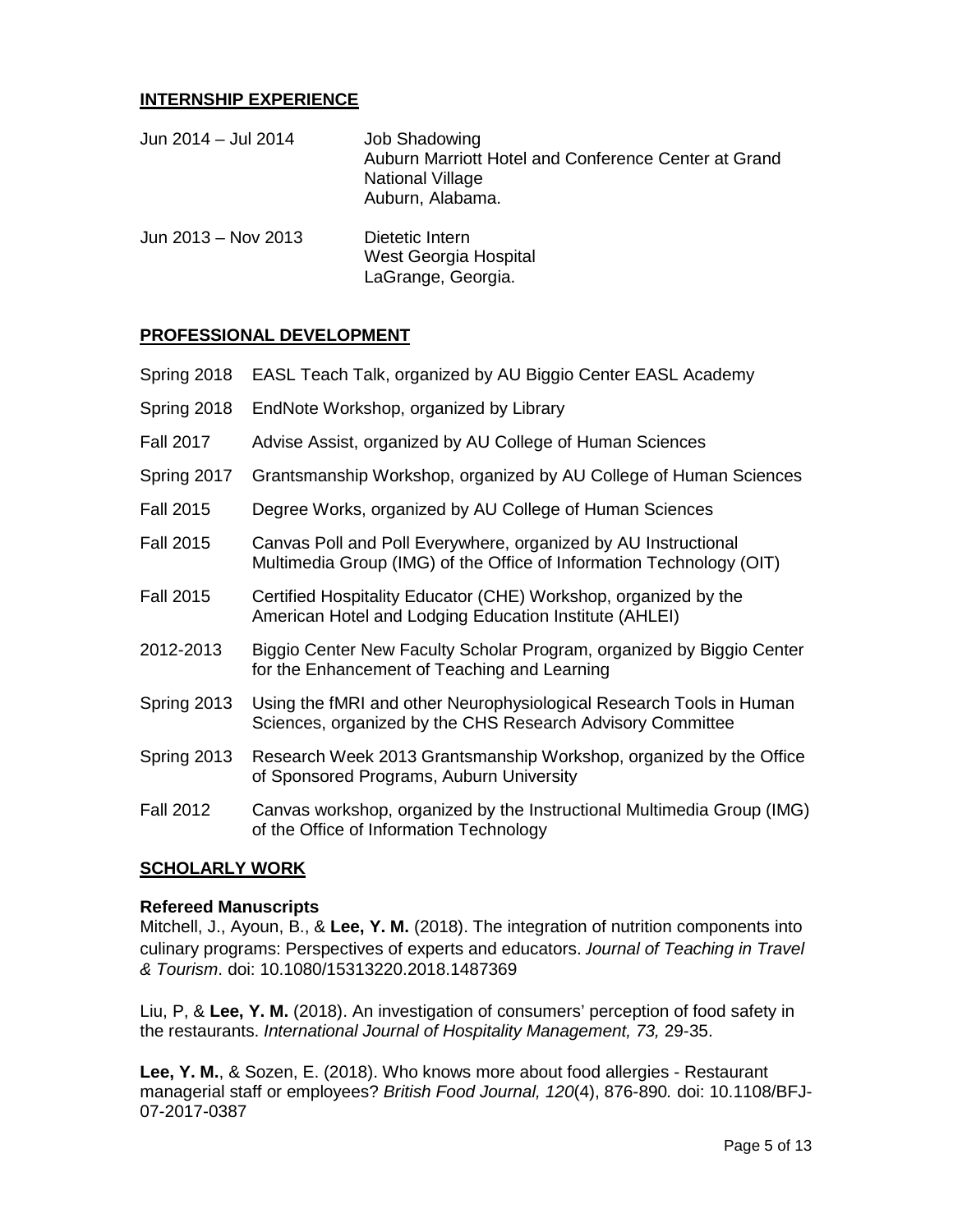Khairy, H. Z., & **Lee, Y. M.** (2018). Enhancing customers' brand commitment: A multidimensional perspective of bran citizenship behavior in Egyptian Hotels. *International Journal on Recent Trends in Business and Tourism*, 2(1), 27-38.

**Lee, Y. M.**, Kwon, J., Park, E., Wang, Y., & Rushing, K. (2017). Use of point-of-service systems in school nutrition programs: Types, challenges, and employee training. *Journal of Child Nutrition and Management, 41*(2), 16-29.

Mitchell, J., Ayoun, B., & **Lee, Y. M.** (2017). Evaluating nutritional competencies and needs in post-secondary culinary curriculum: A Delphi study. *Journal of Hospitality and Tourism Education, 29*, 1-8.

Kwon, J., **Lee, Y. M.**, Park, E., Wang, Y., & Rushing, K. (2017). Free and reduced-price meal application and income verification practices. *Journal of Child Nutrition and Management*, *41*(2), 1-15.

**Lee, Y. M**., & Sozen, E. (2016). Food allergy knowledge and training among restaurant employees. *International Journal of Hospitality Management, 57*, 52–59. doi:10.1016/j.ijhm.2016.05.004

**Lee, Y. M**., & Barker, G. (2016). Comparison of food allergy policies and training between Alabama and national restaurant industry. *Journal of Culinary Science & Technology, 15*(1), 1–16. doi:10.10801/15428052.1185071

Liu, P., & **Lee, Y. M.** (2016). An investigation of restaurant food safety performance: A comparison based between ethnic and non-ethnic, chain and independents restaurants in Louisiana. *Journal of Foodservice Business Research, 1*(2), 1–14. doi:10.1080/15378020.2016.1206770

**Lee, Y. M.,** Kwon, K., & Sauer, K. (2016). Child nutrition professionals' attitudes, perceived challenges and training related to food allergies. *Journal of Health Behavior and Policy Review, 3*(2), 165–175. doi:10.14485/HBPR.3.2.8

**Lee, Y. M.** (2015). Project-based learning involving sensory panelists improves student learning outcomes. *Journal of Food Science Education, 14,* 60–65. doi:10.111/1541- 4329.12057

**Lee, Y. M.**, & Xu, H. (2015). Food allergy knowledge, attitudes, and preparedness among restaurant managerial staff*. Journal of Foodservice and Business*, *18*, 454–469. doi:10.1080/15378020.2015.1093452

Cook, E., **Lee, Y. M.**, White, D., & Gropper, S. (2015). The diet of inmates: An analysis of a 28-day cycle menu used in a large country jail in the state of Georgia. *Journal of Correctional Health Care, 21*, 390–399. doi:0.1177/1078345815600160

**Lee, Y. M.**, Kwon, J., & Sauer, K. (2014). A focus group study of child nutrition professionals' attitudes about food allergies and current training practices. *Journal of Child Nutrition and Management*, *38*(1), 1-14.

**Lee, Y. M.**, Kwon, J., & Sauer, K. (2013). Child nutrition professional's knowledge and training practices regarding food allergies in US school. *Journal of Foodservice Management and Education, 7,* 8–15.

Kwon, J., Zottarelli, L. K., Kwon, S., Ryu, D., & **Lee, Y. M.** (2013). Food safety training needs at evacuation shelters operated by faith-based organizations. *Journal of Environmental Health, 76*(2), 14–21**.**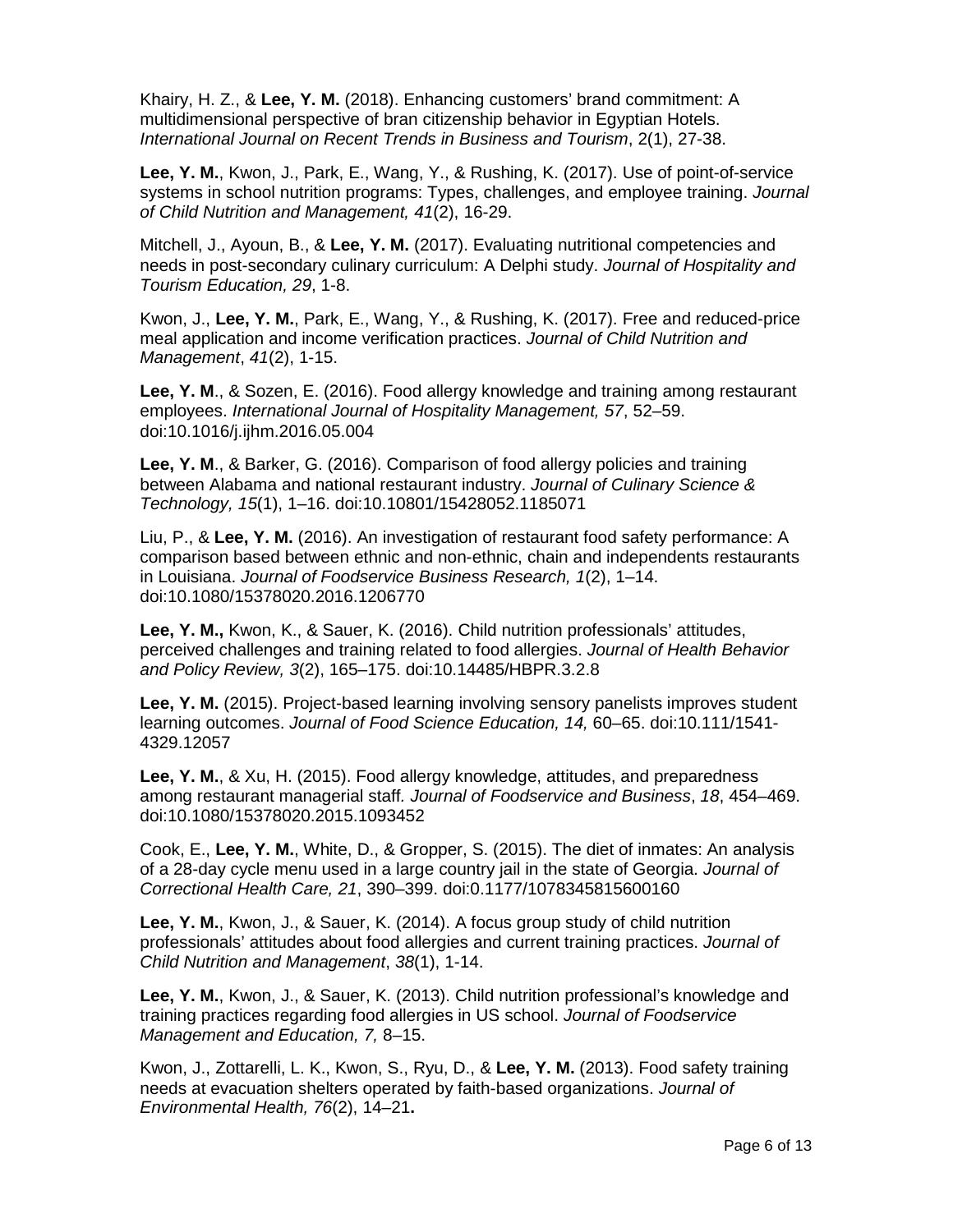Kwon, J., & **Lee, Y. M.** (2012). Exploration of past experience, attitudes, and preventive behaviors of consumers with food allergies about dining out: A focus group study. *Food Protection Trends*, *32,* 736–746.

Kwon, J., Choi, Y. G., Liu, P., & **Lee, Y. M.** (2012). Food safety training needed for Asian restaurants: Longitudinal review of health inspection data in Kansas. *Journal of Foodservice Management and Education, 6,* 10-15.

#### **Manuscripts Under Reviewed**

**Lee, Y. M.**, & Burnett, D. Enhancing undergraduate research experience through a food science research project. Manuscript submitted to *Journal of Food Science Education*.

Wang, Y. & **Lee, Y. M**. Applying Extended Theory of Planned Behavior to Investigate Energy Drink Consumption Behavior among General Public in the United States. Manuscript submitted to *British Food Journal*.

**Lee, Y. M.**, & Chen, H. Social media use among individuals with food allergies: Activities, motives, and barriers. Manuscript submitted to *Health Informatics Journal.*

Sozen, E., & **Lee, Y. M**. *Calorie Estimation and purchase intention of Top Ten Americans' favorite foods*. Manuscript submitted to the *Journal of Foodservice Systems Management.*

#### **Abstracts/Proceedings**

Burnett, D., & **Lee, Y. M**. *Assessing the Effectiveness of ServSafe© Online: A Pilot Study.* Poster presentation at Alabama Dietetic Association Annual Conference, Birmingham, AL. March 14-16, 2018.

Sozen, E., & **Lee, Y. M.** *Calorie Estimation and Purchase Intention of Top Five Americans' Favorite Foods*. Standup presentation at 23nd Hospitality Graduate Research Conference, Fort Worth, TX. January 4-6, 2018.

**Lee, Y. M.** *Enhancing Undergraduate Research Experience through a Food Science Research Project*: A Pilot Study. 2017 This is Research Faculty Symposium, Auburn, Alabama, September 22, 2017.

Forchielli, N., & **Lee, Y. M.** *Meals on Wheels Program in Lee County, Alabama: Nutrient Content and Participants' Satisfaction.* This is Research! Student Research Symposium, Auburn, Alabama, April 13, 2017.

**Lee, Y. M.** *Enhancing Undergraduate Research Experience through a Food Science Research Project*. Poster presentation at Foodservice Management and Education Council Biennial Meeting, Las Vegas, Nevada. March 12-14, 2017.

Sozen, E., & **Lee, Y. M.** *The Roles of Health Consciousness, Knowledge, and Attitudes towards Nutrition Facts Label on Purchase Intention*. Standup presentation at 22nd Hospitality Graduate Research Conference, Houston, TX. January 5-7, 2017.

**Lee, Y. M.**, Forchielli, N., & McElwee, E. *An Assessment of Nutrient Quality of Children's Menus Offered at the Fast-food and Casual Dining Restaurants*. Poster presentation at Food and Nutrition Conference & Expo, Boston, MA, October 15-18, 2016.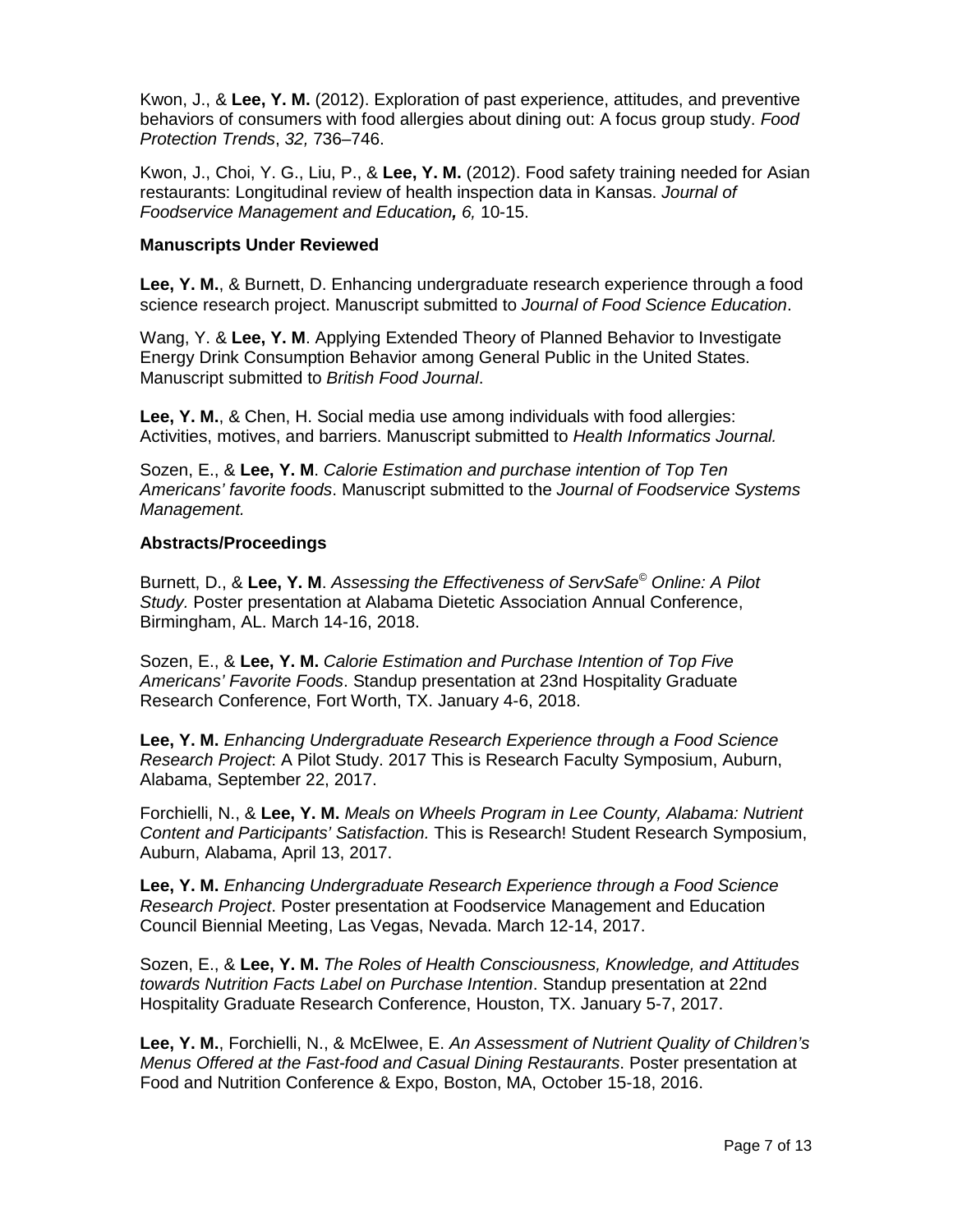**Lee, Y. M.,** & Sozen, E. Food Allergy Knowledge and Training in the Restaurant, Managerial Staff versus Employees. Poster presentation Auburn University . Faculty Research Symposium, Auburn, AL, September 16, 2016.

**Lee, Y. M.**, Kwon, J. Wang,Y., Park, E., & Rushing, K. *Use of Point-Of-Service (POS) Systems in School Nutrition Programs (SNPs): Types, Challenges, and Training*. Poster presentation at School Nutrition Association Annual National Conference, San Antonio, TX, July 10-13, 2016.

Kwon, J., **Lee, Y. M.**, Park, E., Wang, Y., & Rushing, K*. Free and Reduced-Price Meal Application and Income Verification Practices in School Nutrition Programs in the U.S*. Poster presentation at School Nutrition Association Annual National Conference, San Antonio, TX, July 10-13, 2016.

**Lee. Y. M.**, & Sozen, E. *Food Allergy Knowledge and Training in the Restaurants: A Comparison between Managerial Staff and Employees*. Standup presentation presented at International Council of Hospitality, Restaurant and Institutional Education, Southeast, Central, and South America Federation Conference, Auburn, AL. Feb 24-25, 2016.

Chen. H., & **Lee, Y. M**. *Social Media Use among Individuals with Food Allergies: Activities, Motives, and Barriers.* Standup presentation at 21st Hospitality Graduate Research Conference, Philadelphia, PA. January 4-6, 2016.

Liu, P., & **Lee, Y. M.** Perception of Restaurant's Food Safety: An application of Importance-Performance Analysis. Poster presentation presented at Association of Food Protection Annual Meeting, Portland, OR. July 24-28, 2015.

**Lee, Y. M.**, & Sozen, E. *Food Allergy Knowledge and Training among Restaurant Employees*. Poster presentation presented at Association of Food Protection Annual Meeting, Portland, OR. July 24-28, 2015.

**Lee, Y. M.**, & Sozen, E. *Food Allergy Knowledge and Training among Restaurant Employees*. Oral presentation presented at Jordan Tourism Conference, Dead Sea, Jordan. May 12-16, 2015.

**Lee, Y. M.** *Project-based Learning Involves Sensory Panelists Improves Perceived Student Learning Outcomes*. Poster presented at FSMEC Biannual Meeting, Memphis, TN. March 12–14, 2015.

**Lee, Y. M**. *An Assessment of Food allergy Knowledge, Attitudes, and Preparedness among Restaurant Managerial Employees*. Poster presented at Food and Nutrition Conference and Expo, Atlanta, GA. October 19-22, 2014.

**Lee, Y. M.,** & Xu, H. *Restaurants' Preparedness for Food Allergies.* Poster presented at Association of Food Protection Annual Meeting, Minneapolis, MT. August 3-6, 2014.

**Lee, Y. M.** *Restaurant Preparedness for Food Allergies.* Auburn University Research Week 2014, Auburn, AL. April 14-16, 2014.

**Lee, Y. M.**, Liu, P., & Xu, H. *An Investigation of Restaurant Food Safety Performance: A Comparison between Ethnic and Non-ethnic Restaurants in Louisiana*. Poster presented at Association of Food Protection Annual Meeting, Charlotte, NC. July 27-30, 2013.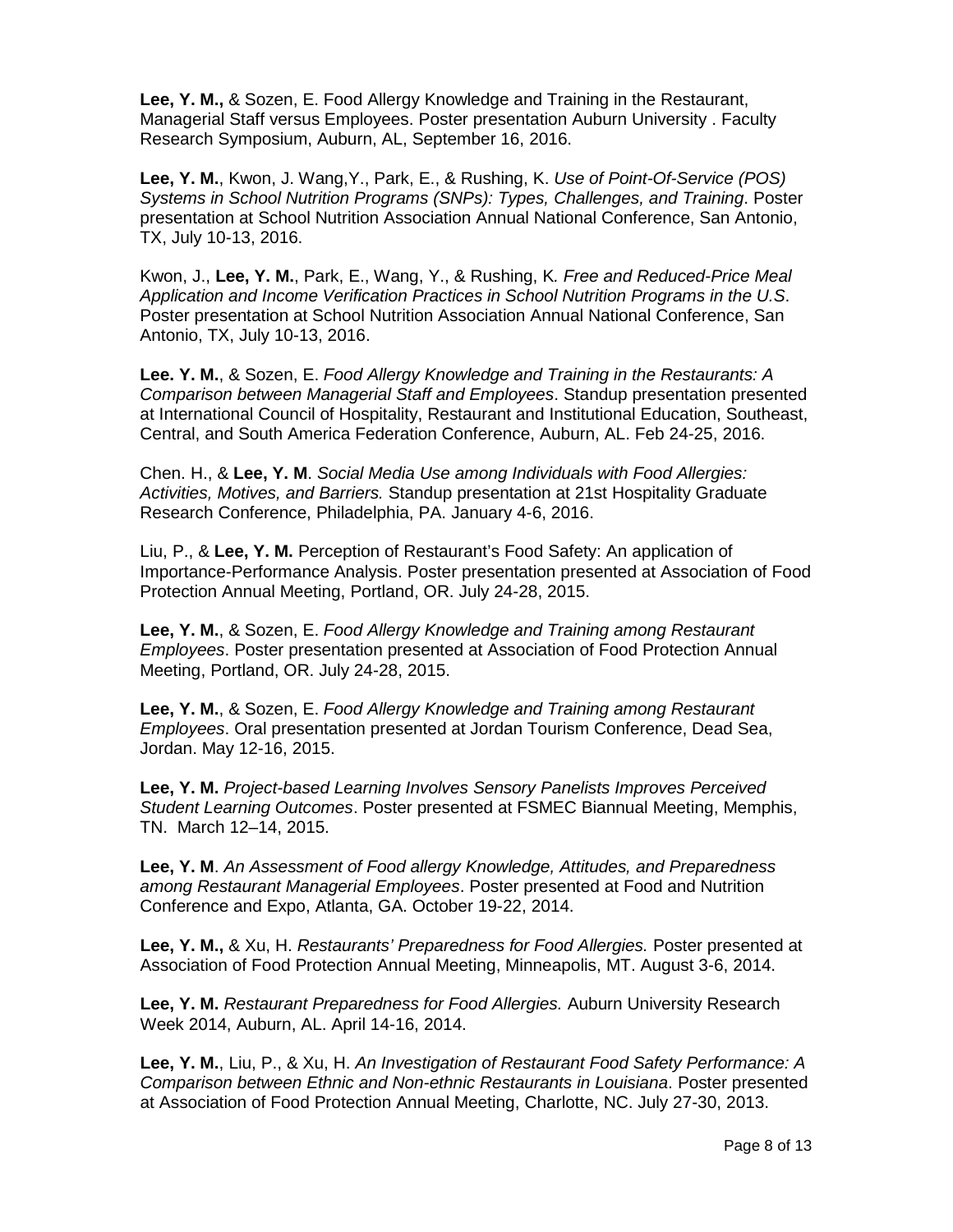Liu, P., **Lee, Y. M.**, & Xu, H. *An Evaluation on Food Safety Performance in Louisiana School Foodservice Operations.* Poster presented at Association of Food Protection Annual Meeting, Charlotte, NC. July 27-30, 2013.

Liu, P., **Lee, Y. M.**, & Xu, H. An investigation of Food Safety Performance in School Foodservice Operations: Health Inspection Review in Louisiana. Poster presented at Foodservice Management Educational Council Biannual Meeting, Columbus, OH. March 21-23, 2013.

**Lee, Y. M.**, Sauer, K., & Kwon, J. *The attitudes of Child Nutrition Professional about food allergies and current food allergy practices: A focus group study*. Poster presented at the Food and Nutrition Conference and Expo 2012, Philadelphia, PA. October 6-8, 2012.

Kwon, J., Liu, P., & **Lee, Y. M.** *Retention of Food Safety Knowledge after Faith-based Organization Volunteer Training*. Poster presented at the 101th International Association of Food Protection, Annual Meeting, Rhode Island, RI. July 22-25, 2012.

Kwon, J., Sauer, K., Ryu. D., Todd., E., **Lee, Y. M.**, Liu, P., & Choi, J. *Produce Handlers' Handwashing Behaviors in Secondary School Foodservice Facilities.* Oral presentation presented at the 101th International Association of Food Protection, Annual Meeting, Rhode Island, RI. July 22-25, 2012.

Kwon, J., Ryu, D., Zottarelli, L., **Lee, Y. M.**, & Liu, P. *Effectiveness of food safety training video for volunteers in the faith-based organization*. Poster presented at the 100<sup>th</sup> International Association of Food Protection, Annual Meeting. July 31-August 3, 2011.

Kwon, J., **Lee, Y. M.**, & Sauer, K. *Are Dietetics and Hospitality Management Students prepared for serving customers with food allergies*? Presented at the FSMEC Biannual Meeting, Oxford, MS. March 17–20, 2011.

**Lee, Y. M.**, & Kwon, J. (2011). *Food Allergies in Restaurants: Knowledge, Attitudes, and Behaviors of Consumers with Food Allergies: A focus group study.* Poster presented at the K-State Research Forum, Manhattan, KS. April 20, 2011.

**Lee, Y. M.**, & Kwon, J. (2011). *Food Allergies in Restaurants: Knowledge, Attitudes, and Behaviors of Consumers with Food Allergies: A focus group study.* Presented at the 16<sup>th</sup> Hospitality Graduate Research Conference, Houston, TX. January 6–8, 2011.

Choi, Y. G., Liu, P. **Lee, Y. M.**, & Kwon, J. (2011)**.** *Food safety training needed for Asian restaurants: Longitudinal review of health inspection data in Kansas*. Presented at the 16th Hospitality Graduate Research Conference, Houston, TX. January 6–8, 2011.

**Lee, Y. M.**, & Kwon, J. (2011). *The Effectiveness of Web-based Food Allergy Training*  among Restaurant Managers. Poster presented at the 16<sup>th</sup> Hospitality Graduate Research Conference, Houston, TX. January 6–8, 2011.

**Lee, Y. M.**, & Kwon, J. (2010). *Factors that lead to foodservice employees turnover intention in hospital foodservice*. Poster presented at the 15<sup>th</sup> Hospitality Graduate Research Conference, Washington, DC. January 7-9, 2010.

**Lee, Y. M.**, & Kwon, J. (2010). *Using the theory of planned behavior to investigate restaurant managers support for food allergy training*. Poster presented at the 15th Hospitality Graduate Research Conference, Washington, DC. January 7-9, 2010.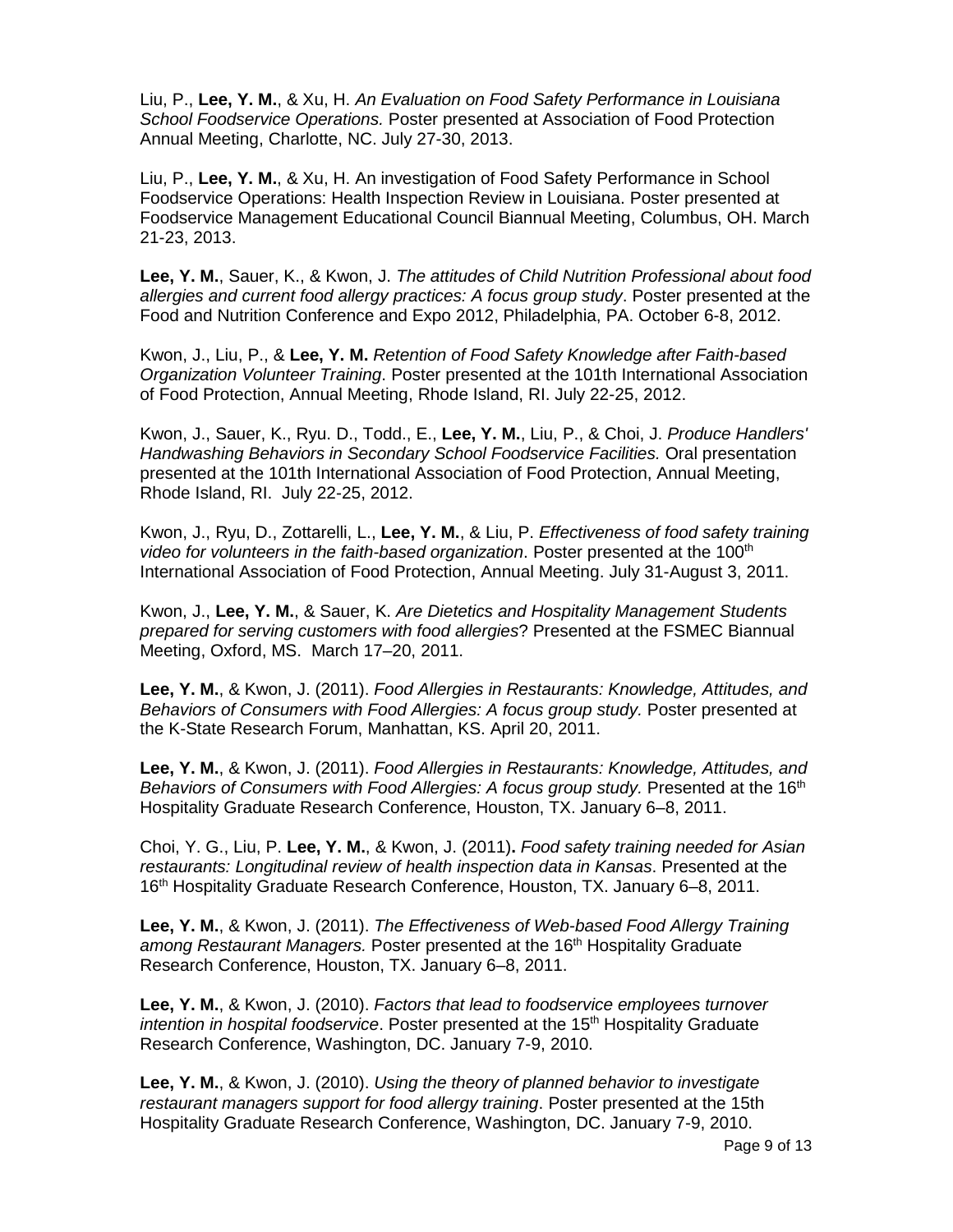# **FUNDED GRANTS**

Burnett, D., & **Lee, Y. M.** *Using ePortfolios to Assess Dietetic Students' Skill Development and Competency in a Dietetic Supervised Practice Setting: A Pilot Study*. ePortfolio Project Faculty Cohort 2018. \$9,165.

Burnett, D., **Lee, Y. M.**, Jeganathan, R., & Thangiah, G. *Treating Obesity in College-Age Women with Trauma-Informed Nutrition Care: A Needs Assessment*. Women's Philanthropy Board 2018 Philanthropic Impact Grants. \$9,000.

Sozen, E., & **Lee, Y. M.** *Menu Label Reading Behaviors and Calorie Estimation among U.S. Consumers*. Foodservice Management Educational Council Grant, 2016-2017. \$1,400.

Burnett, D., & **Lee, Y. M.** *Assessing the Effectiveness of Servsafe® Online Course*. Breeden Endowment Grant, 2016-2017. \$4,000.

**Lee, Y. M.** *Knowledge and Attitudes about Food Science Research Project among Nutrition, Dietetics, and Wellness Students: A Pilot Study*. Faculty Mini Grant 2016-2017.  $$4,000.$ 

**Lee, Y. M.**, & Marincic, P. *Nutritional Analysis of Menu Items and Stock Ingredients: Taziki's Mediterranean Café*. Taziki's, Inc. 2016. \$6,115.

Kwon, J., & **Lee, Y. M**. *Assessing Point-of-Service / Point-of-Sale Systems in School Nutrition Programs in the United States*. National Food Service Management Institute, Applied Research Division 2015-2016. \$34,250.

**Lee, Y. M.** *Restaurants' Preparedness for Food Allergy Training.* Auburn University Intramural Grant Program 2012-2013. \$2,500.

Sauer, K., **Lee, Y. M.**, & Kwon, J. *Current Practices and School Foodservice Directors' Knowledge and Attitudes about Food Allergy Training*. American Dietetic Association: Allene Vaden Memorial Grant for Food Service Management 2011-2012. \$5,000.

Kwon, J., Liu, P., & **Lee, Y. M**. *Food Safety Education for Residential Child Care Institutions: Food Safety Basics, Staff Training.* University of Rhode Island and University of Massachusetts' CSREES/USDA Project. 2010-2011. \$7,500.

#### **UNFUNDED GRANTS**

**Lee, Y. M**., Chattaraman, V., Deshpande, G., & Wang, W. *Efficacy of Nutrition Facts Panels, Nutrient-Content Claims, and Health Claims on Packaged Foods in Promoting Healthy Food Choices among Low-Income Consumers*. Presidential Awards in Interdisciplinary Research grant. 2018. Amount requested: \$487,727.

Burnett, D., **Lee. Y. M**., & Bratcher, C. *Myanmar School Meals Program.* 2018 USDA Foreign Agricultural Service, Office of Capacity Building and Development. Amount requested: \$74,483.

**Lee, Y. M.**, & Burnett, D. *U.S. Cuisine Immersion for Culinary Educators*. 2018 USDA FAS Cochran Fellowship Program for Brazil. Amount requested: \$68,214.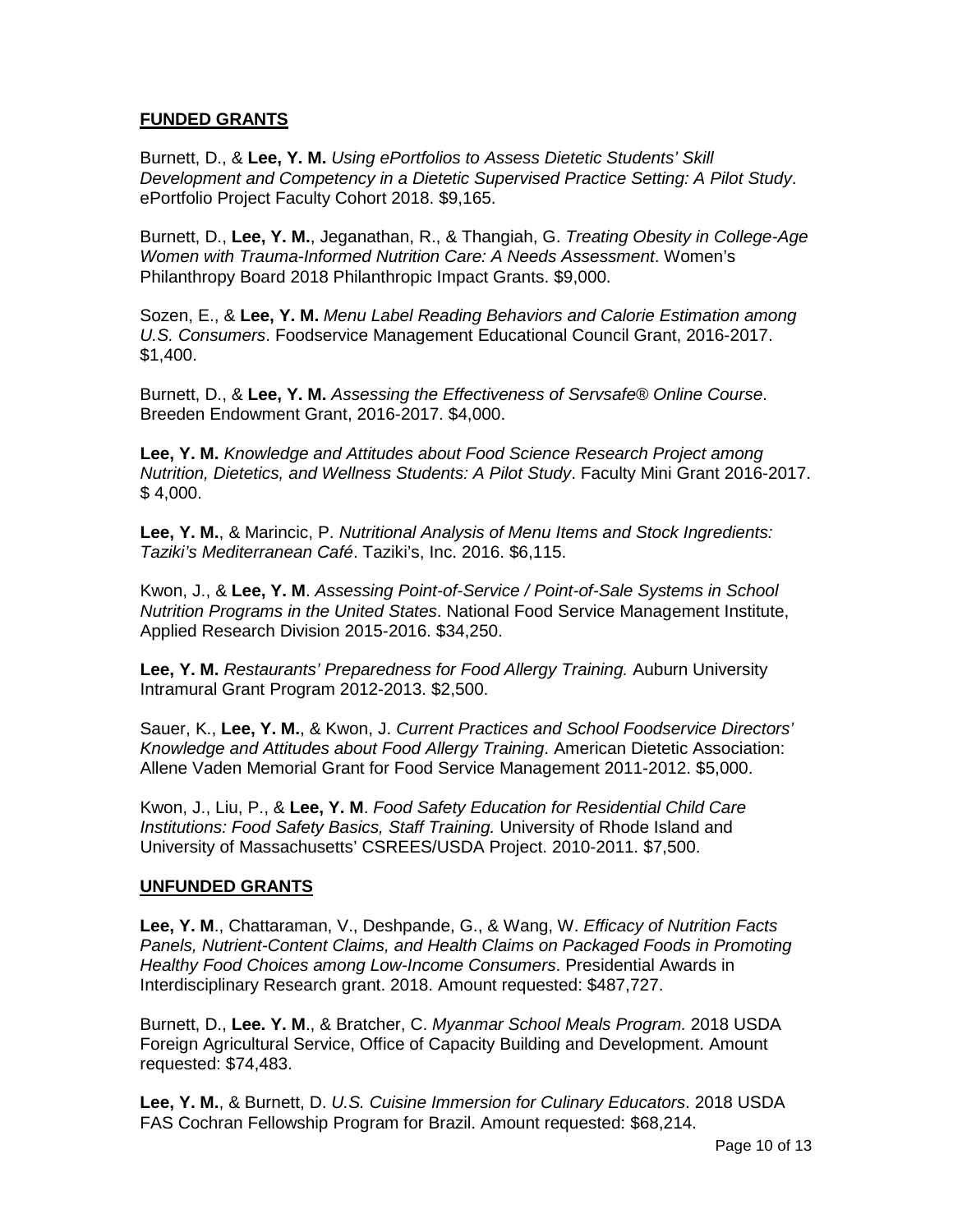Preston, P., Forbes, S. A., Andrzejewski, C. E., **Lee, Y. M.**, & Wells, D. E. *The Carver-Jeter Community Food Center Planning Project*. USDA Community Food Project: Planning Project Grant 2016-2017. Amount requested: \$35,000.

**Lee, Y. M.**, & Liu, P. *Flipped Classroom in Hospitality Management Program: An Exploratory Study*. Foodservice Management Educational Council Grant 2015-2016. Amount requested: \$2,000.

Liu, P., & **Lee, Y. M**. *An Importance-Performance Analysis of Attributes Affecting Customer Satisfaction in Casual Dining Restaurants: Employees vs. Customers Perceptions.* Foodservice Management Educational Council Grant 2014-2015. Amount requested: \$2,500.

**Lee, Y. M***. Alabama Restaurant Employees' Attitudes toward and Knowledge Levels of Food Allergies*. Competitive Outreach Scholarship Grant 2013-2014. Amount requested: \$20,000.

Liu, P., & **Lee, Y. M**. Perceptions of Restaurants' Food Safety: An Application of importance-Performance Analysis. Foodservice Management and Education Council Grant 2013-2014. Amount requested: \$2,500.

**Lee, Y. M**., Webb, V., & Xu, H. *Healthy Eating on Campus Cafeteria: Availability, Accessibility and Affordability Analysis.* Allene Vaden Memorial Grant for Food Service Management 2013-2014. Amount requested: \$5,000.

**Lee, Y. M**. *Campus Community Involvement in Meal Preparation Projects: Does it Affect Students' Learning Outcomes and Motivation?* The Daniel F. Breeden Endowment Grant 2013-2014. Amount requested: \$5,000.

#### **RESEARCH PROJECT CONSULTANT**

Liu, P. *Everyone Matters! Development of comprehensive coordinated food safety and personal hygiene education programs for Louisiana high schools*. Louisiana Board of Regents for Research Competitiveness Subprogram 2013-2014. Amount requested: \$20,000.

#### **HONORS/AWARDS**

Best Faculty-Led Abstract: *Food Allergy Knowledge and Training in the Restaurants: A Comparison between Managerial Staff and Employees*. Awarded at International Council of Hospitality, Restaurant and Institutional Education, Southeast, Central, and South America Federation Conference, Auburn, AL. Feb 24-25, 2016.

Invited Guest Speaker, Mahidol University International College, Thailand, Summer 2015

Invited Guest Speaker panelists, Kansas State University, HMD 980 Administration of Dietetics and Hospitality Programs, April 28, 2015.

Student Government Association (SGA) Outstanding Faculty Award Nominee, Spring 2015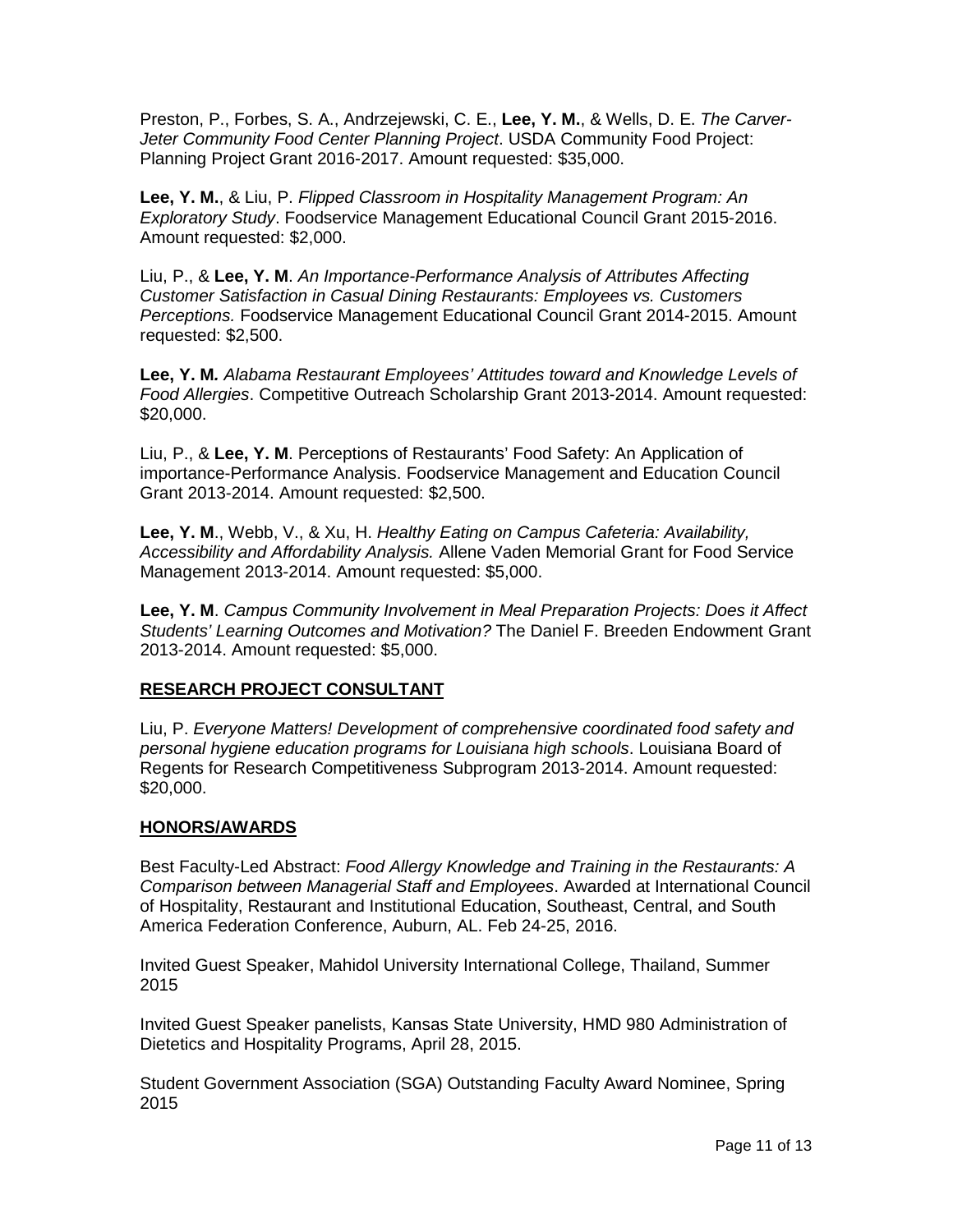# **PROFESSIONAL CERTIFICATIONS**

Registered Dietitian Certified Hospitality Educator Certified Servsafe® Food Protection Manager Certified Servsafe® Alcohol

#### **PROFESSIONAL SERVICES**

**Service Activities for the University, College, and Department** University Level **Senator, University Senate (Spring 2018) Moderator**, Faculty Research Symposium (Fall 2017) **College Representative**, Core Curriculum and General Education Committee (Fall 2015 - Spring 2017) **College Representative**, University Curriculum Committee (Fall 2015) **Judge**, Graduate Student Research Symposium (Spring 2013, 2014, 2015)

**College** 

**Judge**, CHS Graduate Student Research Symposium (Spring 2018) **Panelist**, Kappa Omicron Nu Undergraduate Research (Spring 2018) **Faculty Representative**, New York Study Tour (Fall 2014) **Faculty Presenter**, CHS Professional Development Session (Fall 2013)

**Departmental** 

**Chair,** Assistant/Associate Professor in Culinary Program (2018) **Editor**, HRMT Newsletter "Added Touch" (2014 - Present) **Member**, NDHM Competitive Graduate Research Fellowships (2013 - Present) **Committee**, HRMT Graduate Student Admission (2012 - Present) **Member**, Undergraduate Research Fellowship Awards (2013 - Present) **Faculty Representative**, University Commencement (Fall 2012, Summer 2014, 2016, 2018) **Committee Member**, DPD Director Search Committee (2017) **Committee Member**, HRMT Lecturer Search Committee (2017) **Chair**, Assistant/Association Professor & Program Director Search Committee (2016) **Panelist**, Nutrition and Dietetics Advisory Board Student Engagement (2016) **Committee Member**, Community Nutrition Faculty Search Committee (2015) **Committee Member**, ISPP Director Search Committee (2104)

# **Service Activities for the professional organizations**

**Ad-hoc Reviewer**, SAGE Open (2018) **Ad-hoc Reviewer**, Food Control (2018) **Ad-hoc Reviewer**, Journal of Foodservice Management and Education (2013-2018) **Reviewer**, Central CHRIE (2018) **Reviewer**, 23rd Graduate Research Conference: Consumer Behavior, Foodservice and Hospitality Education Tracks (2017) **Moderator**, 22<sup>nd</sup> Graduate Education and Graduate Student Research Conference: Foodservice Track (2016) **Reviewer**, 22nd Graduate Education and Graduate Student Research Conference: Foodservice Track (2016) **Ad-hoc Reviewer**, Journal of Foodservice Research Journal (2016 - Present) **Ad-hoc Reviewer**, International Journal of Hospitality Management (2016-2017)